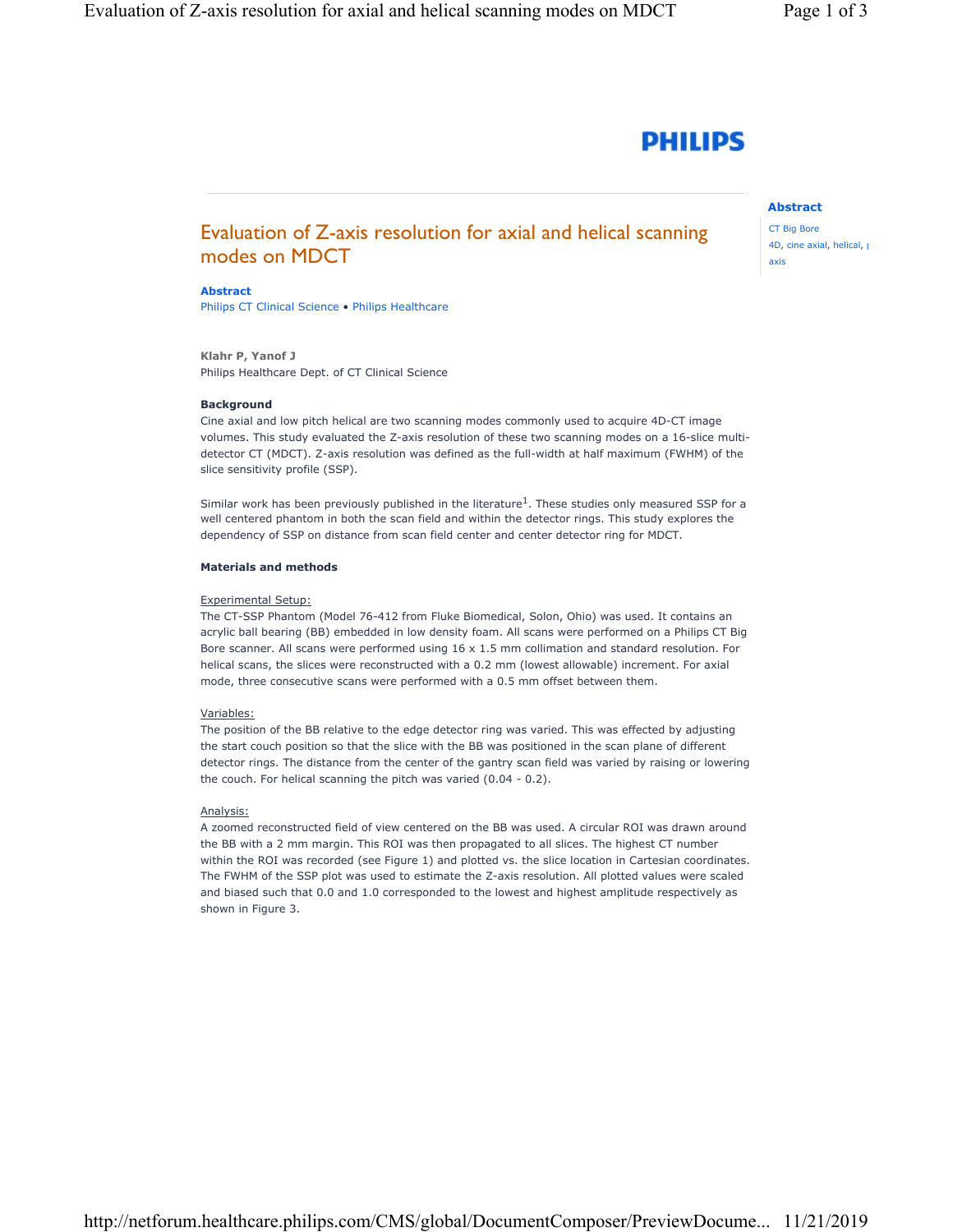

Figure 1 **Figure 2** 





Highest CT number recorded for each slice Experimental setup on the Brilliance Big Bore CT

## Figure 3

SSP plot with FWHM shown in purple



Axial scan. 100 mm offset from CT isocenter. 12 mm offset from center detector ring. Each slice is 1.5 mm apart. Note the appearance of BB in all 3 images.

## Results

# Centered:

With the phantom centered in the scan field, the axial scan mode had better z-axis resolution (1.46 mm avg.) in comparison with the helical mode (1.76 mm avg.). For helical mode, the z-axis resolution had some correlation with lower pitch. At the lowest pitch (0.04), it (1.40mm) was comparable to axial mode. At the highest pitch evaluated (0.2), the z-axis resolution did not exceed the reported slice thickness (2 mm) on the scanner by more than 10%.

# Off-center:

In this case, the z-axis resolution for axial mode was severely degraded reaching almost 7 mm in the worst case (200 mm offset from CT isocenter). This was also very dependent on the slice location relative to the center ring. (This has been noted previously in the literature.)<sup>2</sup> For slices near to the edge, significant slice widening was measured even at locations 75 mm from CT isocenter. (see Figure 5) For helical mode, distance from scan center had a negligible impact. The effective slice



### Figure 4a Figure 4b

Helical scan. 100 mm offset from CT isocenter. Images are 1.4 mm apart. Notice the BB is bright in the center image and very attenuated in the adjacent images.